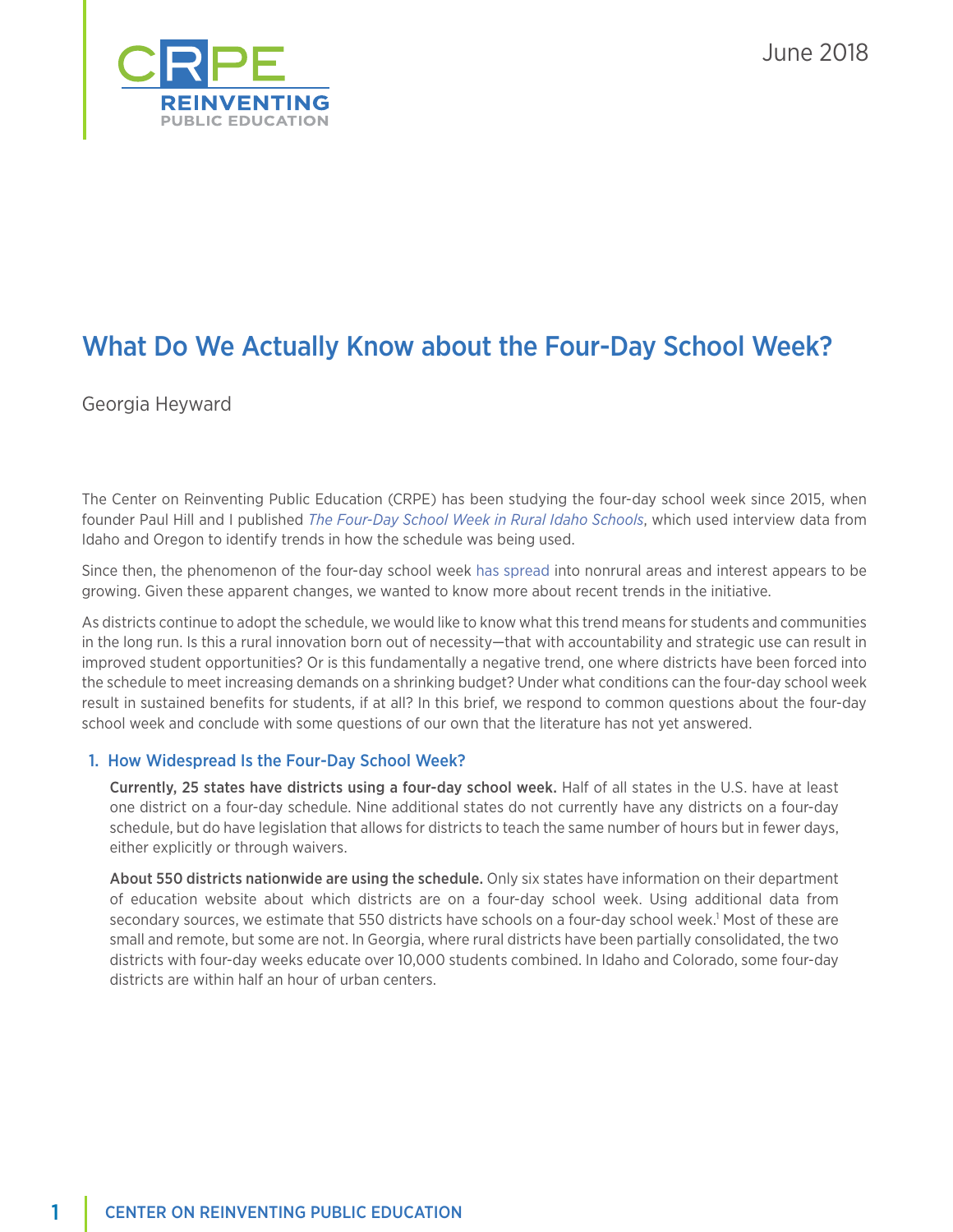

# 25 States Have at Least One District Using a Four-Day School Week

Approximately 550 of the Nation's School Districts Use a Four-Day Schedule<sup>2</sup>

*\* The number of districts in these states are estimates because the data are from old department of education reports or newspaper reports. Notes:*

*a. We only included states that have districts currently using four-day schedules. Some states had districts using the four-day schedule in the past but no longer do (e.g., Maine, Massachusetts, New Jersey).*

*b. All data are from the 2018 school year except for Arizona (2015), California (2011), Missouri (2017), Montana (2017), Nevada (2012), Oklahoma (2017), Oregon (2013), Texas (2016), and Utah (2013).*

## 2. What Trends Have We Seen Over the Past Five Years?

New states are adopting the four-day school week. Interest in the four-day week has always increased during periods of fiscal crises—first in the 1930s, then in the late 1970s, and most recently in the late 2000s. While the four-day week did not gain much traction in the early part of the 20th century, throughout the 1980s districts in several states, including Colorado, Oregon, and Wyoming, began to use the schedule. In other states, the four-day school week only took off following the Great Recession. These states include Idaho, Missouri, South Dakota, and Montana. In other states, like Florida (2012), Iowa (2013), and Texas (2016), districts have adopted the schedule in just the past few years. $3$ 

Some states are implementing stricter standards of accountability. Over the past five years, we see a trend toward stricter accountability among some states, notably California, Minnesota, Oklahoma, and New Mexico.

- **•** For the 2013-2014 school year, California passed [Senate Bill 236](http://leginfo.legislature.ca.gov/faces/billNavClient.xhtml?bill_id=201320140SB236), requiring four-day districts that don't meet academic benchmarks to abandon the schedule.
- **•** In 2014 the Minnesota Department of Education ordered seven four-day districts to return to a five-day schedule after they didn't make adequate academic progress. Starting in the 2018-2019 school year, the [state will no longer](http://education.state.mn.us/mdeprod/idcplg?IdcService=GET_FILE&dDocName=MDE034743&RevisionSelectionMethod=latestReleased&Rendition=primary) accept applications for new four-day week districts.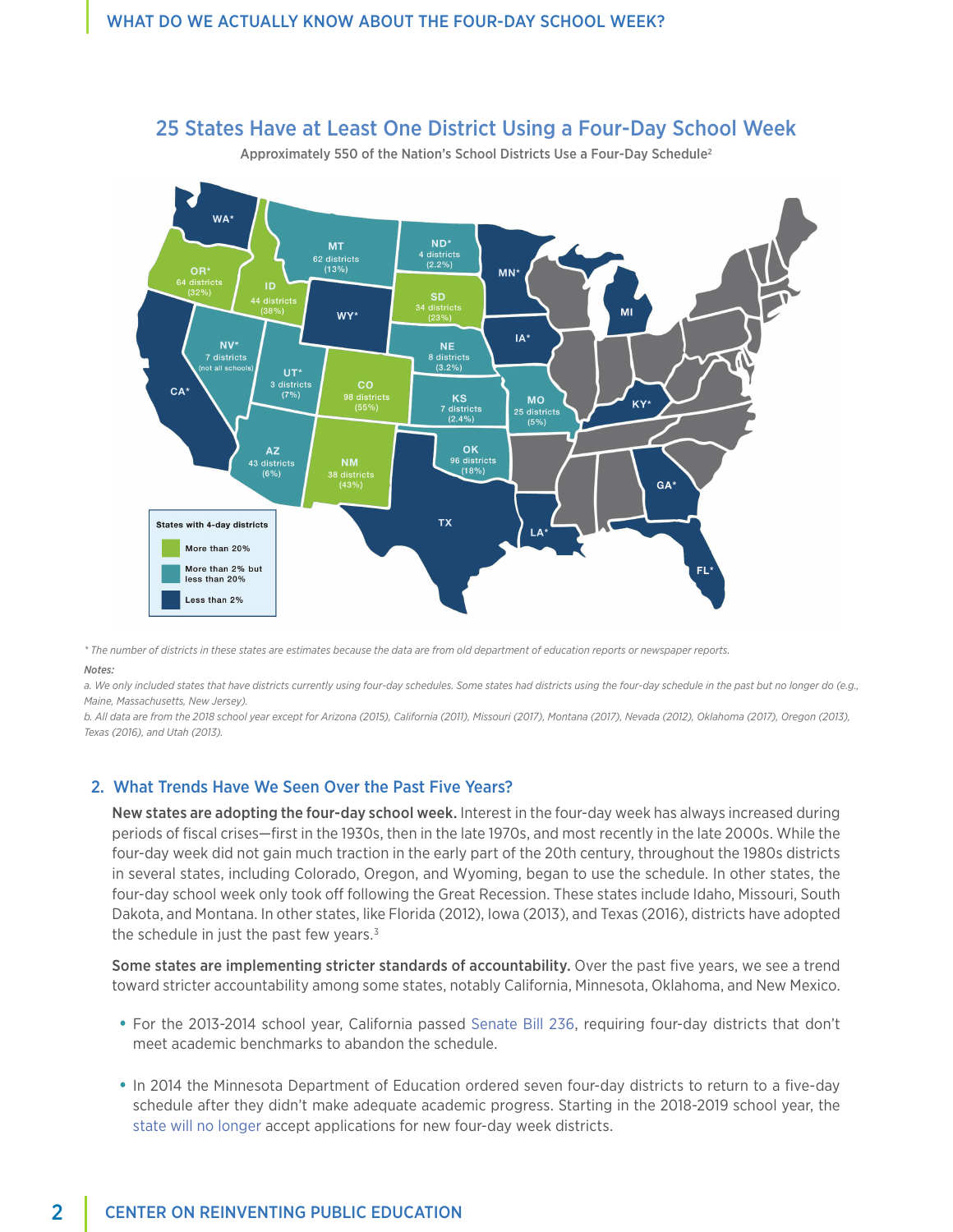- **•** In 2017 the Oklahoma State Department of Education commissioned [a study](http://sde.ok.gov/sde/sites/ok.gov.sde/files/FDSW%20Report.pdf) on spending in four-day districts and a [research review](https://www.ok.gov/health2/documents/FINAL%20HIA%20Four%20Day%20School%20Week%202017.pdf) about changes in academics, crime, and food insecurity. That same year, [HB 1684](http://www.oklegislature.gov/BillInfo.aspx?Bill=hb1684&Session=1700) was passed, which required all districts considering a four-day week to submit a plan detailing the goals they hope to accomplish.
- **•** In February 2018 New Mexico announced that it would use a state funding bill to put a moratorium on the four-day school week.

Other states have had accountability structures built in. In Washington state, [HB 1292](http://lawfilesext.leg.wa.gov/biennium/2009-10/Pdf/Bills/House%20Passed%20Legislature/1292-S.PL.pdf), passed in 2009, requires that districts request a state waiver if they want to operate on a four-day week. The waivers are reviewed every three years and will be revoked if students aren't making adequate progress. Utah has a similar policy in place.

Charter schools operate on four-day school week schedules too. One interesting trend has been the adoption of the four-day week by charter schools, typically in urban areas. Because the four-day week is written into the school's charter, these schools are held accountable for meeting academic and operational standards. We were able to find data about charter adoption of the four-day week in a handful of states, including:<sup>4</sup>

- **•** Utah: 1 charter<sup>5</sup>
- **•** Colorado: 10 charters
- **•** Idaho: 13 charters
- **•** New Mexico: 22 charters

A small number of districts reinstate a five-day week schedule. In the 1930s and again in the 1970s, states tried out the four-day school week on a provisional basis. South Dakota, Maine, and Washington all had districts that later abandoned the four-day week. The following are recent instances when districts attempted the four-day week but later reinstated a five-day schedule.

- **•** Kentucky: Webster County [went back](http://www.ksba.org/KentuckySchoolAdvocate-WebsterCountycalendarchange.aspx) to a five-day week in the 2014-2015 school year after having a four-day week for 10 years. System leaders reported that the change was motivated by test score decline, complacency, and the fear that students would not be prepared for the reality of a five-day work week.
- **•** Michigan: In the past decade, several districts tried the schedule but then moved back to five-day weeks. The executive director at the Michigan Association of School Boards [said in 2018](http://news.jrn.msu.edu/capitalnewsservice/2018/04/27/four-day-school-week-not-coming-to-a-school-near-you/) that parents did not like the shorter schedule.
- **•** Minnesota: In the 2014-2015 school year, the Department of Education [required](http://www.startribune.com/4-day-school-week-not-making-the-grade-in-minnesota/259158871/) seven of the state's eleven four-day districts to go back to a five-day schedule when they didn't make adequate academic progress. An eighth district voluntarily returned to a five-day week.
- **•** Montana: Seven districts that had the schedule in the 2014-2015 school year dropped it the following year.
- **•** South Dakota: Between the [2010-2011 and 2014-2015 school years,](http://doe.sd.gov/ofm/documents/17-4DayWk.xlsx) four districts tried a modified four-day week, but all went back to a normal schedule within five years. Two additional four-day districts also went back to a five-day week.

In our 2015 interviews with rural superintendents, moving to a four-day school week was perceived as a permanent change. Superintendents said that the schedule fundamentally altered the community's way of life, and that because of its popularity among teachers and families, it was difficult to return to a five-day schedule. However, there have been recent instances when districts do go back to five-day schooling, proving that it doesn't have to be a permanent move if the schedule doesn't deliver the benefits educators had hoped for.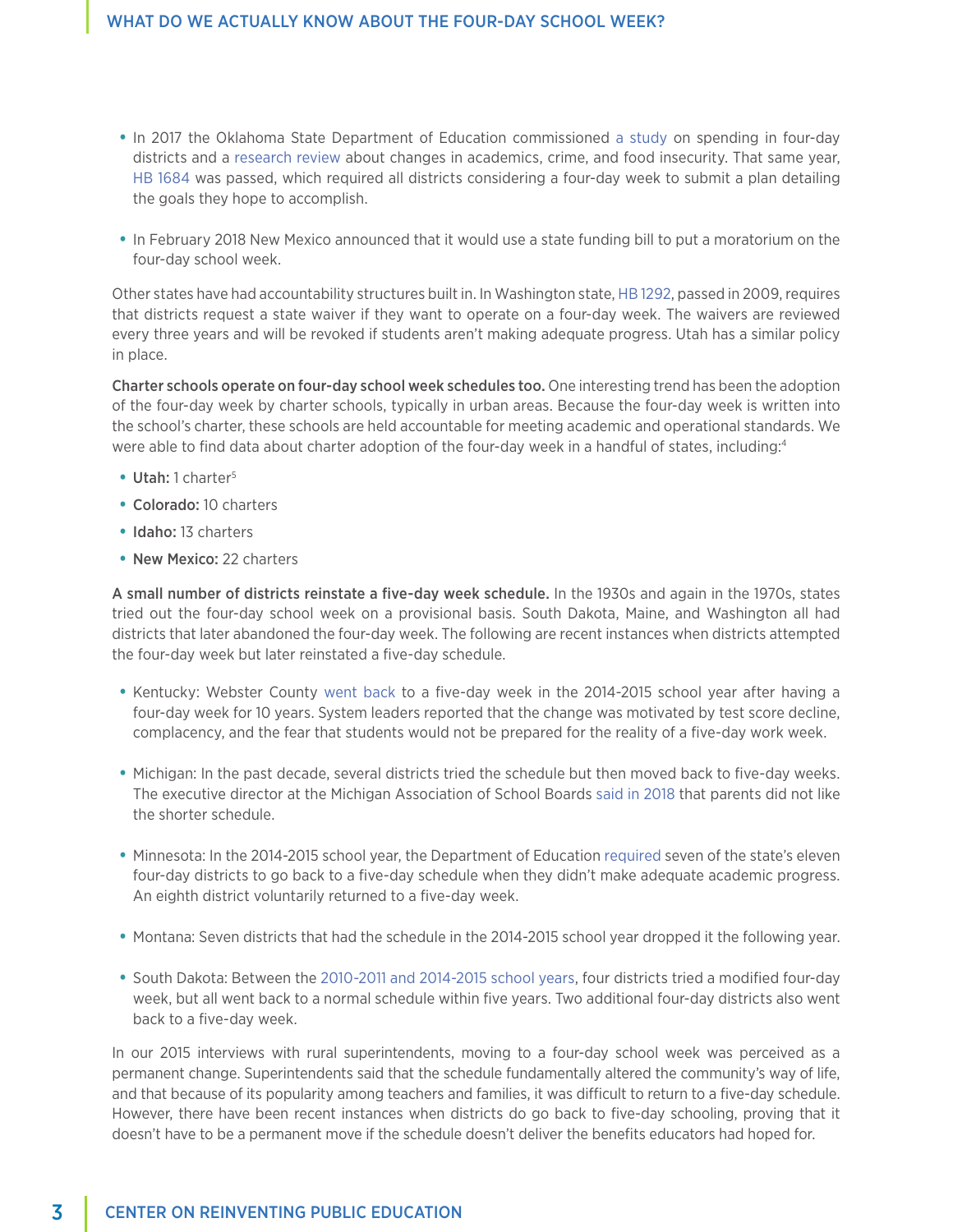Recent studies explore the impact on academic outcomes, but little is known about the effects on students in high schools or nonrural districts. Up until five years ago, there was no clear evidence about the impact of the four-day school week on student academic performance. Studies were nonexperimental, so researchers could make no causal claims about whether student [outcomes](https://scholarworks.umt.edu/etd/10780/) improved or declined under this schedule. Some reports showed a positive academic result after districts shifted to a four-day week, some showed a negative result, others showed no change at all. A 2014 study about outcomes in Montana, while still nonexperimental, used six years of data. It found that the gap between test scores among four-day districts and the state average grew over time.

Two recent reports use a quasi-experimental research design<sup>6</sup> to identify the impact on test performance for elementary students, but they come to slightly different conclusions. Both studies found a net neutral impact on student performance, but short-term impacts were positive in one study while negative in the other.<sup>7</sup> In both studies, effects are strongest for math proficiency rates—whether trending positively or negatively.

D. Mark Anderson and Mary Beth Walker's [2015 study](https://www.mitpressjournals.org/doi/pdf/10.1162/EDFP_a_00165) using Colorado data found that a greater percentage of students were proficient in math and reading in four-day districts, although only during the first two years of implementation. Beginning in year three, the improvements were no longer significant. Paul N. Thompson's [2017 study](https://www.pdx.edu/sites/www.pdx.edu.econ/files/Thompson_fourday_school_week_draft.pdf) using Oregon data found that proficiency rates in math and reading initially declined, but then returned to what they had been prior to the schedule change.

We can't explain the different results in these specific studies;<sup>8</sup> our prior interviews with superintendents found that implementation of the four-day week varies widely between districts. Some districts use the change as an opportunity to tighten instructional practice and introduce differentiation, while others give teachers little time or support to adjust their curriculum to the longer class periods and three-day weekend.

Prior to Thompson's analysis, there was no study that considered how the four-day week affected the outcomes of schools' most vulnerable students, including elementary school students, poorer students, lowerperforming students, and students receiving English language learner or special education services. With student-level data, Thompson could estimate the impact of the schedule on specific groups. In aggregate, long-term impacts were neutral. But when looking at specific groups, Thompson found that math scores declined for some minority students (black, Asian, and multirace) and for male students.<sup>9</sup> The study also found that advanced students were not impacted by the schedule change, but those near the low-performing and proficiency thresholds were impacted.

Many previous studies have looked at changes in attendance and discipline rates before and after a district moved to a four-day school week, and these generally show that student and teacher attendance improve and student discipline rates decline. Both Anderson's and Thompson's studies, however, found no statistically significant decline in student absence rates. Thompson's study also looked at discipline rates but identified only a slight reduction.

Graduation rates tend to be high in rural areas, while college attendance and persistence rates are much lower for rural students than for their urban and suburban peers.10 No study about the four-day school week has yet looked at effects on college attendance, college persistence, or career attainment.

We know little about the effect on the community or district, especially long-term. Studies show that families are happy with the schedule, but this data has often been anecdotal. In 2015-2016, a research team in Missouri surveyed parents, staff, and community members in three, four-day districts during the first year of implementation. The team found that the parents of elementary and special education students were less happy with the four-day school week and more inclined to want to go back to a five-day school week.<sup>11</sup>

The Missouri study team also [reported](https://files.eric.ed.gov/fulltext/EJ1164595.pdf) that teachers tend to be satisfied with the schedule change. Some districts are using teacher interest in the schedule as a way to attract applicants. In newspaper reports, system leaders report that it has been easier to find candidates after making the shift. Thompson's 2017 study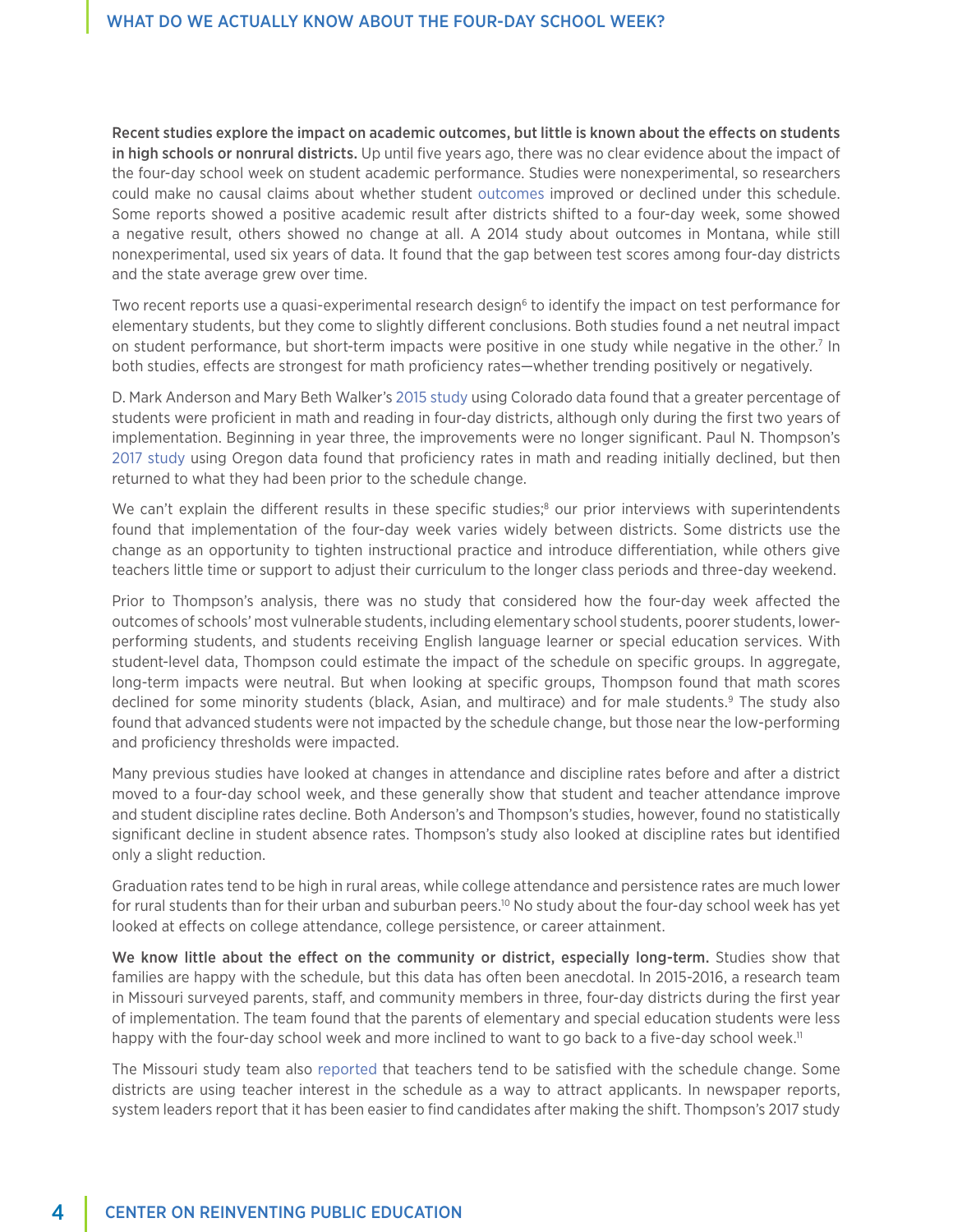is the only one we know of to identify changes in teacher characteristics. Following a move to a four-day week, there was no change in teacher years of experience, salary, or degree, but there was a slight increase in unlicensed teachers.

Effects on families and communities is also a concern. A 2016 [study](https://ideas.repec.org/p/cpl/wpaper/1606.html) about youth crime in Colorado found that instances of property crime increased once districts moved to a four-day schedule.

Rural areas tend to have a high percentage of students eligible for free and reduced priced lunch. In our interviews, we heard from superintendents who were concerned about food insecurity for families that relied on school breakfast and lunch five days a week. However, there is no study about how often this arises as a concern or that explores ways districts have addressed this issue for the long run.

While most districts initially consider the four-day school week for financial reasons, there are often little savings in the schedule change. Districts save most of their money on cutting transportation, utilities, and classified staff salaries one day per week. Teacher salaries, which make up the bulk of a district's spending, do not decline. A 2011 [study](https://www.ecs.org/clearinghouse/93/69/9369.pdf) by Education Commission of the States found that the average district that moved to a four-day school week saved between 0.4 percent and 2.5 percent of the total budget. While this percentage is low, it can be significant for some districts. A 2017 [study](http://sde.ok.gov/sde/sites/ok.gov.sde/files/FDSW%20Report.pdf) in Oklahoma tracked spending for districts that moved to a four-day week beginning in fiscal year 2011-2012. On average, nine of the sixteen districts spent more money after the switch. However, the study did not isolate change in student enrollment, which may have caused some fluctuations in spending, and the study could not identify why three districts, which likely had an increase in student enrollment, did save money after moving to a four-day school week.

Some districts hope to use the fifth unscheduled day for student enrichment. Since the four-day school week started spreading in the 1980s, rural districts have hoped to use the additional fifth day for teacher professional development or student enrichment and intervention. There is some evidence that select districts are able to creatively address typical rural challenges through a four-day week by using the fifth day for advanced learning, intervention, and internships. During the rollout of new Common Core State Standards, many districts hoped to use the fifth day of the week to prepare teachers for the change. Remote, rural districts where the four-day school week is mostly found, are natural innovators. By using community connections and their innate autonomy, these systems have been able to marshal limited resources to meet student needs. This could be an argument for giving small districts the autonomy to develop scheduling that meets their needs. However, our interviews with superintendents in four-day districts suggest that districts drop fifth-day activities over time, as funding runs out or complacency sets in. There has been no research to date about rural districts' fifth-day activities—how they are structured, how they are sustained, or how effective they are. In 2017-2018, the Donnell-Kay Foundation launched a cohort of Colorado districts interested in [leveraging the](http://dkfoundation.org/working-on/antonio-parés/update-on-our-journey-to-leveraging-the-fifth-day)  [fifth day](http://dkfoundation.org/working-on/antonio-parés/update-on-our-journey-to-leveraging-the-fifth-day) for student learning, and they will be reporting their findings.

#### 3. What Don't We Know That We Should Know?

While some schools in nonrural areas are trying out the schedule, the four-day week is still mostly found in small, rural, remote areas. These are precisely the types of school systems that tend to have high rates of poverty, few curricular offerings, and low post-secondary attendance rates. States need to better understand the long-term effects of the schedule on students and communities, and determine what needs to be in place to ensure successful implementation.

Below are gaps in knowledge that we have identified:

#### 1. *Why are districts still interested in moving to a four-day school week?*

**•** What rural education tensions are being revealed by the continued interest in and expansion of the four-day week?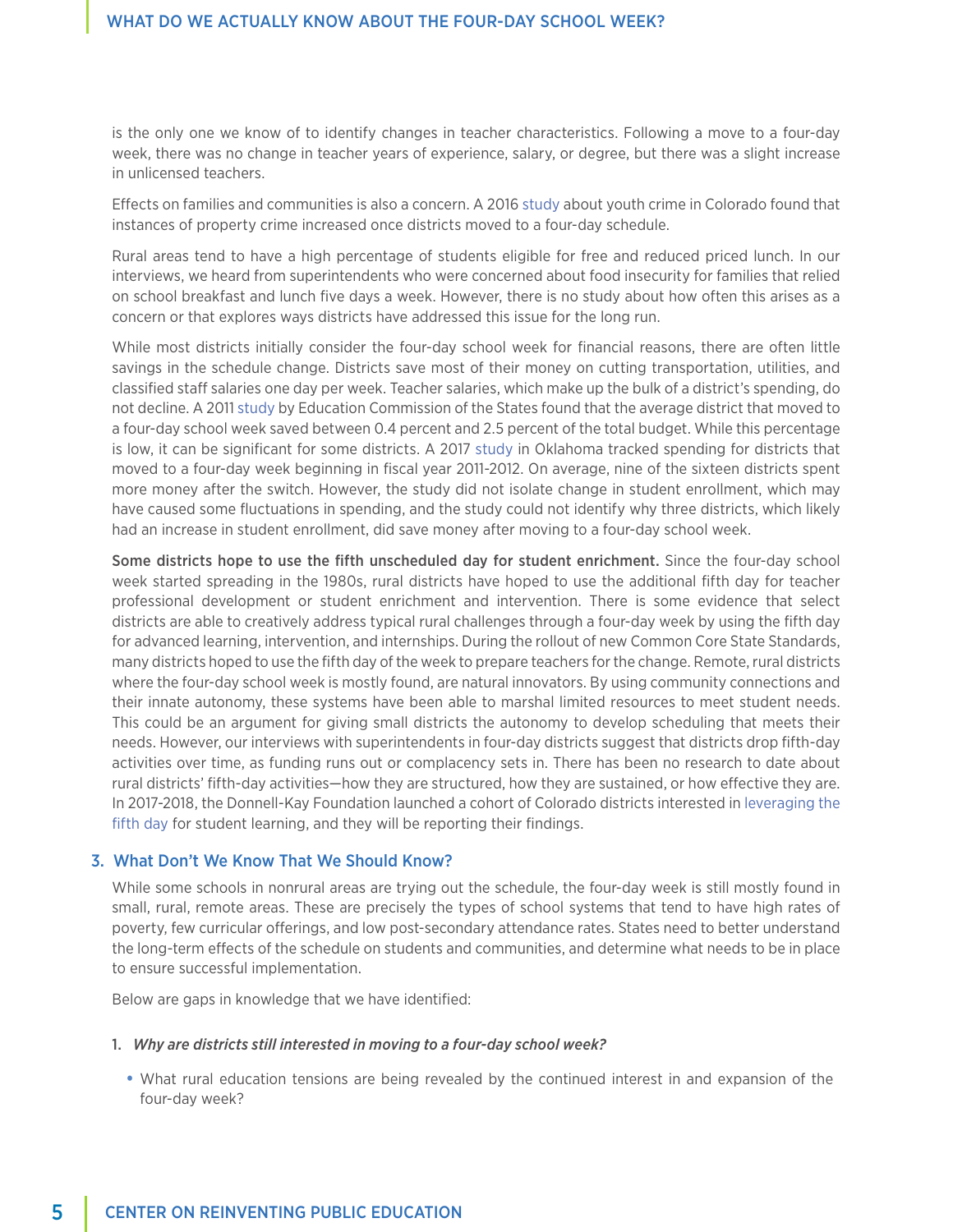- **•** What tensions are being revealed by the expansion of the schedule into nonrural and nonremote areas?
- **•** What are the differences in implementation and impact between rural and nonrural settings?

#### 2. *What are the impacts on students?*

- **•** What are the impacts of the schedule change on high school students? More research is needed about the impact on K–8 students.
- **•** Do these impacts differ by type of community—for example, by district rurality or size? How do these impacts differ by student gender, race, ethnicity, economic background, student service, or grade level?
- **•** What are the effects on students' post-secondary preparedness, enrollment, and degree attainment?
- **•** Are there any differences in career attainment or long-term financial success for students from four-day districts?
- **•** Are there mediating factors that might explain the differences in impact, such as how the schedule was implemented?

## 3. *How can fifth-day programming fill gaps and provide quality enrichment opportunities for students?*

- **•** What community-based opportunities exist to provide fifth-day programming?
- **•** What does it take to prepare and support community organizations to provide rich fifth-day programming?
- **•** What needs to happen to ensure students have equal access to fifth-day programming?
- **•** Do intervention and enrichment programs improve student outcomes?
- **•** How long do districts keep their supplemental programming, and what conditions help them maintain it?

#### 4. *What is the effect of moving to a four-day school week on district management?*

- **•** Do districts that move to a four-day week receive more teacher applications? Are the applicants of higher quality and a better fit?
- **•** How does applicant quality change over time? As more districts in an area move to a four-day week, does the four-day week continue to be an attractor?
- **•** Does moving to a four-day week impact teacher retention rates? Is there a change in teacher attendance or quality over time?
- **•** Are districts able to maintain savings over time? Are there any common characteristics or activities of districts that can maintain the savings?

## 5. *How can we hold four-day districts accountable?*

- **•** Some states have implemented stricter accountability for four-day districts. How has this impacted student performance? What lessons have these states learned?
- **•** What can we learn from four-day charter schools, which are held to accountability standards through the authorization process?